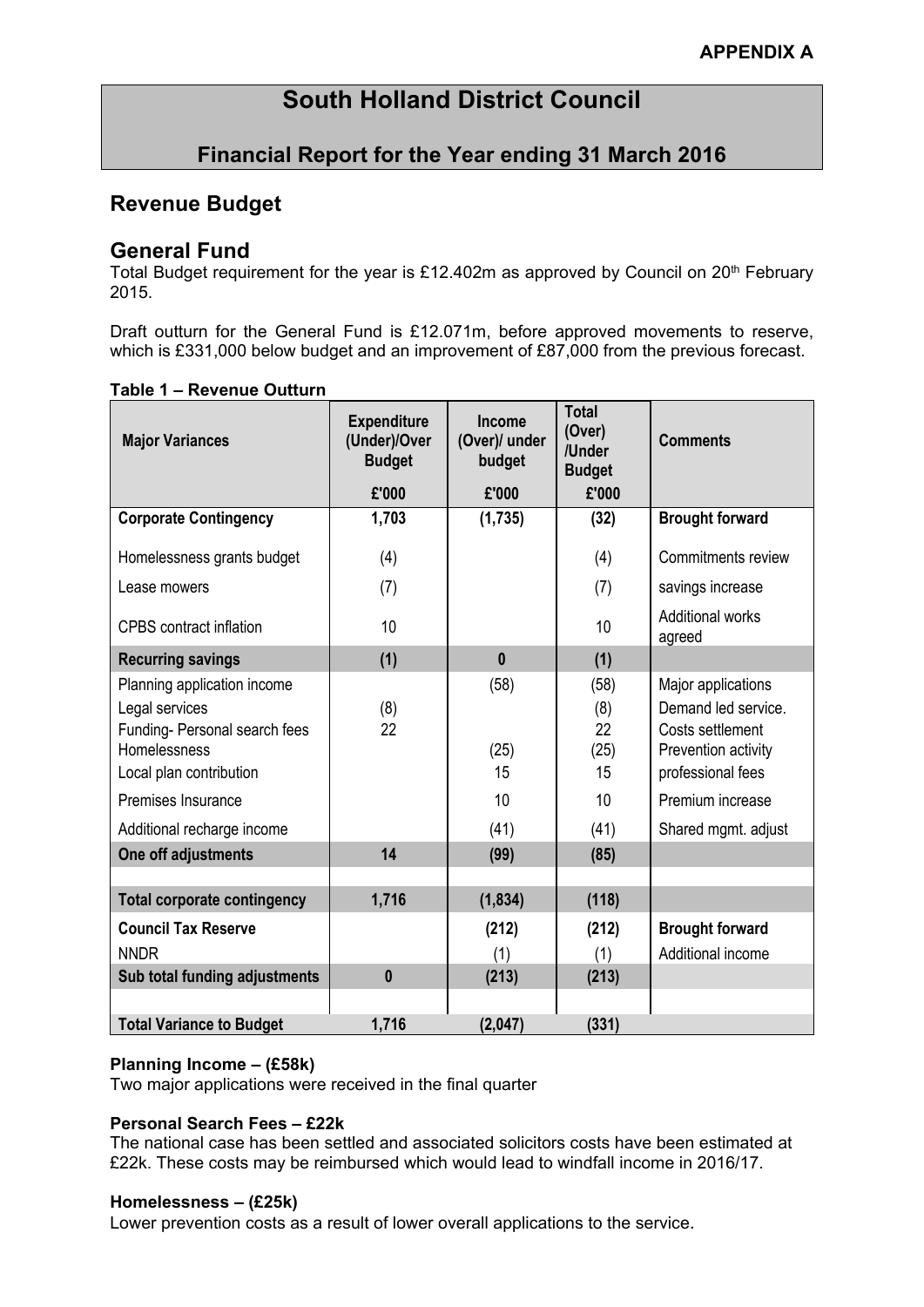### **Local Plan - £15k**

Additional external expertise was required to finalise amendments to the plan and the overall timetable

#### **Recharge income – (£41k)**

Staff time for Devolution activities, partially recharged under an agreement with Breckland Council.

Overall funding was in line with projections and is summarised in Table 2

#### **Table 2 - Funding**

|                                                                                        | Original<br><b>Budget</b><br>2015/16 | <b>Outturn</b><br>2015/16 | <b>Variance</b><br>2015/16 |
|----------------------------------------------------------------------------------------|--------------------------------------|---------------------------|----------------------------|
| <b>Retained Business Rates</b>                                                         | 3,696                                | 3,832                     | 136                        |
| Council Tax income, including Town and Parish Council<br>and Spalding Special Expenses | 4,900                                | 4,963                     | 63                         |
| <b>Revenue Support Grant</b>                                                           | 2.381                                | 2,389                     | 8                          |
| Other Non Service specific Grant Funding                                               | 1,425                                | 1,419                     | (6)                        |
| Financing of the 2015/16 General Fund                                                  | 12,402                               | 12,603<br>269             | 201<br>269                 |
| <b>Other capital grants</b><br>Total                                                   | 12.402                               | 12,872                    | 470                        |

#### **Revenues and Benefits**

The table below reflects the effect of the welfare reforms against the Revenues and Benefits budgets which is in line with the forecast issued for the year.

Impairment for bad debts and the set of the control of the control of the control of the control of the control of the control of the control of the control of the control of the control of the control of the control of th Rent allowances and rebates net of subsidy-HRA 56 56 85 29 Rent allowances and rebates net of subsidy-GF 68 25 (43) **Total (372) (406) (34)**

| Table 5- Revellues and Bellents |               |         |          |
|---------------------------------|---------------|---------|----------|
|                                 | 2015-16       | 2015-16 | Variance |
| <b>Revenues and Benefits</b>    | <b>Budget</b> | outturn |          |
|                                 | £'000         | £'000   | £'000    |
| Court Income NNDR and C Tax     | (262)         | (231)   | 31       |
| Housing Benefit overpayments    | (400)         | (495)   | (95)     |

#### **Table 3- Revenues and Benefits**

| This position is reported from management information systems which will be subject to a<br>separate audit in October / November 2016. The application for Housing Benefit subsidy is<br>based on a Local Authority error rate of 0.36% which is below the minimum threshold of<br>0.48% and therefore subsidy at 100% is payable. Members should note that the error rate for<br>2014/15 was 0.62% (£118k) and accordingly no subsidy was payable for these errors as it<br>was above the maximum threshold of 0.54%. The main risk is that the error rate increases<br>after audit, as occurred in 2014/15 which would result in an approximate £150k to £200k loss<br>of subsidy. The systems have been checked and verified by officers looking at major items<br>and testing all audit findings from 2014/15 together with a range of random checks being |
|----------------------------------------------------------------------------------------------------------------------------------------------------------------------------------------------------------------------------------------------------------------------------------------------------------------------------------------------------------------------------------------------------------------------------------------------------------------------------------------------------------------------------------------------------------------------------------------------------------------------------------------------------------------------------------------------------------------------------------------------------------------------------------------------------------------------------------------------------------------|
| carried out in all areas. There is an adequate provision within the council tax reserve for this                                                                                                                                                                                                                                                                                                                                                                                                                                                                                                                                                                                                                                                                                                                                                               |
| major risk.                                                                                                                                                                                                                                                                                                                                                                                                                                                                                                                                                                                                                                                                                                                                                                                                                                                    |

Appeals against rateable value increases of £4.2m for Non-Domestic Rates continue to be examined by the Valuation Office but progress has been slow due to work on a planned revaluation for 2016/17. All appeals have been examined on a regular basis and a provision of £1.62m (40% SHDC share) is held against the outcome of these appeals.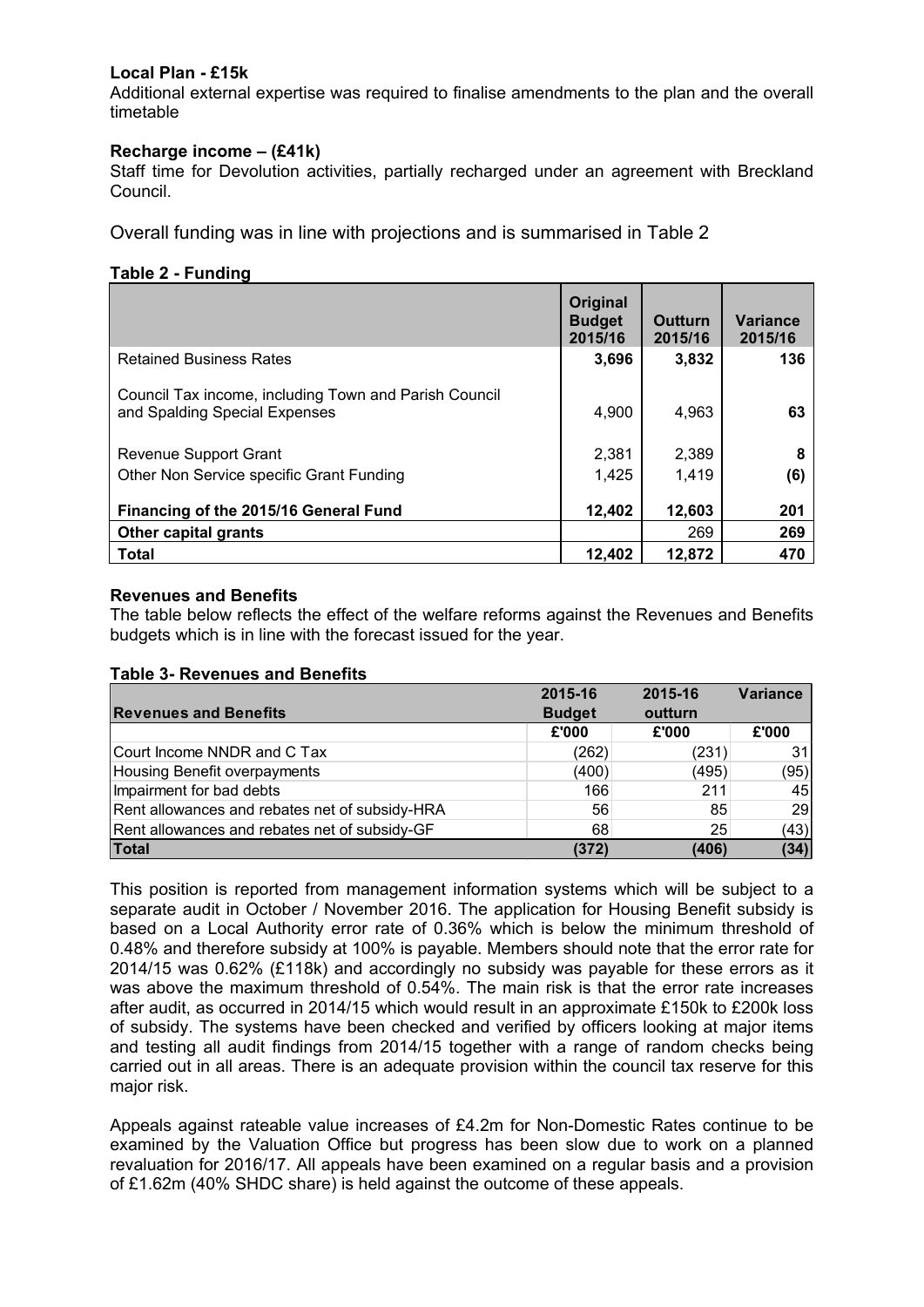#### **Members Budgets**

Members have a budget of £15,000 for the term of office (£111k p.a. in the budget). These are closely monitored and reported on in the course of the year. Expenditure for the year was £66k and the balance of the budget, £45k has been transferred to an earmarked reserve.

# **Housing Revenue Account**

Total Budget requirement for the year is £391,000, £147,000 as approved by Council on 20<sup>th</sup> February 2015 and £244,000 of capital expenditure carried forward from the 2014/15 programme approved by council on 24<sup>th</sup> June 2015.

The out turn for 2015/16 is nil as all balances have been transferred to reserves as per the forecast presented in the Quarter 3 2015/16 Finance report.

The forecast for the year was based on a fundamental review of the HRA and this in turn informed the 2016/17 Budget.

There were a number of technical adjustments in the Q3 report which are not replicated here but Table 4 identifies the main variances to forecast and potential impact in 2016/17.

| <b>Area</b>                            | <b>Forecast</b> | <b>Out Turn</b> | Change           | <b>Comments</b>                                                                                                                                                                                                                                                                                                                                                                                       |
|----------------------------------------|-----------------|-----------------|------------------|-------------------------------------------------------------------------------------------------------------------------------------------------------------------------------------------------------------------------------------------------------------------------------------------------------------------------------------------------------------------------------------------------------|
| Income                                 | (16, 719)       | (17,008)        | (289)            | £184k income for lifeline / Garages transferring to GF in<br>2016/17. £67k one off misc. income. £38k additional<br>service charges ongoing with accelerated savings to be<br>shown in 2016/17 and MTFP adjusted for 2017/18.                                                                                                                                                                         |
| Repairs &<br>Maintenance               | 3,033           | 3,210           | 177              | Capital expenditure for Electrical upgrades and boiler<br>replacements £180k was not able to be identified in<br>current CSU system. No change to MTFP required as<br>£1m reduction In costs in this area have been validated<br>by the out turn based on 2015/16 volumes.                                                                                                                            |
| Supervision &<br>Management            | 2,824           | 3,130           | 306              | Set up costs for Parkside crescent & Severn road<br>£114k awaiting capitalisation if revised WH business<br>plan accepted. One off: pension fund /central services<br>adjustments £60k; Allocations software changes in<br>Northgate £50k; Property / CSU / Tenancy agreement<br>reviews £51k. Additional costs associated with void<br>properties including council Tax £31k are not in the<br>MTFP. |
| Service charge<br>costs                | 1,225           | 1,289           | 64               | £178k costs for lifeline transferring to GF in 2016/17.<br>Utilities accruals regulated with one off £65k benefit.<br>Other employee savings £40k which will be required for<br>vacancy factor savings in 2016/17.                                                                                                                                                                                    |
| Depreciation<br>(MRA)                  | 1,595           | 2,288           | 693              | Component accounting introduced and depreciation<br>rates<br>adjusted.<br><b>MTFP</b><br>be<br>adjusted<br>to<br>with<br>corresponding reduction in RCCO.                                                                                                                                                                                                                                             |
| Provision for<br><b>Doubtful Debts</b> | 120             | 54              | (66)             | Based on broad brush % which has been in use for<br>several years. Budget includes potential welfare reform<br>costs so no change to MTFP.                                                                                                                                                                                                                                                            |
| Financing<br>charges                   | 2,310           | 2,283           | (27)             | Total investment income £64k against forecast of £37K.<br>Budget includes £25k improvement in 2016/17 so no<br>change to MTFP. Allocation between HRA / General<br>fund to be based on full working capital balances from<br>2016/17.                                                                                                                                                                 |
| Revenue<br>Contributions<br>(RCCO)     | 5,612           | 4,754           | (858)            | Depreciation increase (£693k) substituted revenue<br>contributions in capital financing. Capital out turn<br>financing (£365k). £200k additional contribution to<br>reserve for affordable housing in 2016/17.                                                                                                                                                                                        |
|                                        | $\bf{0}$        | 0               | $\boldsymbol{0}$ |                                                                                                                                                                                                                                                                                                                                                                                                       |

**Table 4 – HRA out turn**

No major issues were identified in the out turn which would give cause for concern on the 2016/17 Budget.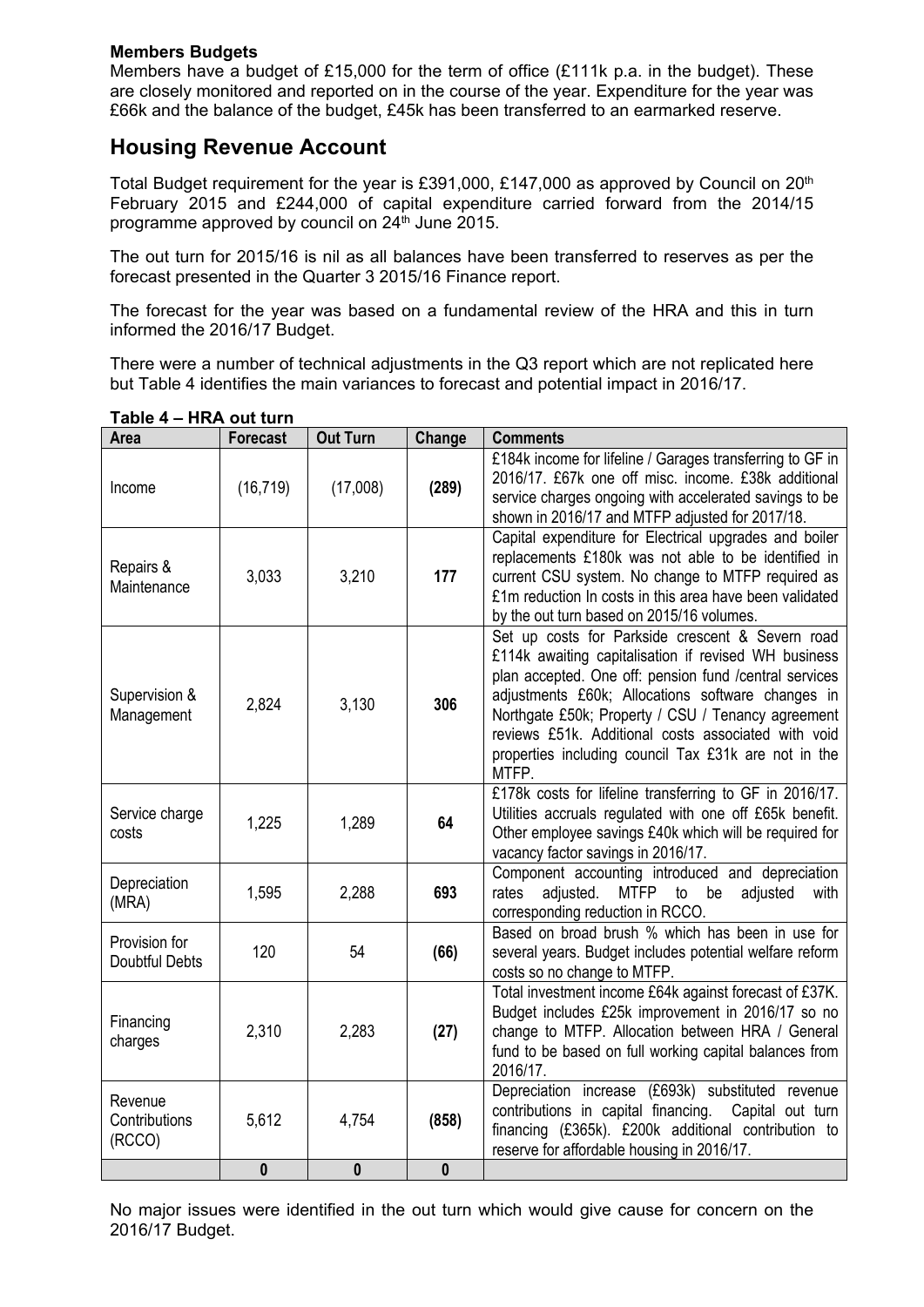## **Spalding Special Expenses**

Expenditure relating to Spalding Special expenses forms part of the Council's General Fund budget and is included in Table 1 above. The approved budget for 2015-16 is £218,650 of which £195,000 is funded by Spalding Taxpayers and the remainder by council tax support grant and reserve. The underspend of £5,571 has been transferred to reserves..

|                                                | <b>Estimates</b> | <b>Outturn</b> | Variance |
|------------------------------------------------|------------------|----------------|----------|
|                                                | £                | £              | £        |
| <b>Spalding Cemetery</b>                       | 54,160           | 54,056         | (104)    |
| <b>Spalding Allotments</b>                     | 2,500            | 711            | (1,789)  |
| Playing Fields at:-                            |                  |                | 0        |
| Ayscoughfee (excluding gardens)                | 11,510           | 10,152         | (1, 358) |
| <b>Halley Stewart</b>                          | 48,400           | 42,820         | (5,580)  |
| <b>Thames Road</b>                             | 13,480           | 9,860          | (3,620)  |
| <b>Fulney Road</b>                             | 10,320           | 10,320         | U        |
| Monkshouse Lane                                | 37,710           | 35,755         | (1, 955) |
| Contribution to Voluntary Car Scheme           | 8,500            | 8,500          | 0        |
| <b>Christmas Decorations</b>                   | 13,200           | 10,916         | (2, 284) |
| St Mary & St Nicolas Parish Church maintenance | 750              | 750            | 0        |
| <b>Administrative Support</b>                  | 4,000            | 4,000          | 0        |
| <b>Bus Shelter maintenance</b>                 | 370              | 370            | 0        |
| Contribution to play areas                     | 1,000            | 1,000          | 0        |
| <b>Spalding Town Centre Promotion</b>          | 1,500            | 1,500          | 0        |
| Crime prevention                               | 7,700            | 7,473          | (227)    |
| Chairman's contingency                         | 750              | 0              | (750)    |
| Contribution to earmarked capital              | 2,800            | 14,896         | 12,096   |
|                                                |                  |                |          |
| <b>Total Expenditure</b>                       | 218,650          | 213,079        | (5, 571) |
|                                                |                  |                |          |
| <b>Funding</b>                                 |                  |                |          |
| Transfer to reserve-under spend v budget       |                  | 3,731          |          |
| Estimated share of Council Tax Support Grant   | (6,650)          | (6,650)        |          |
| From capital reserve-HS gates                  | (17,000)         | (15, 160)      |          |
| <b>Special Expenses income</b>                 | 195,000          | 195,000        |          |

## **Table 5 – Spalding Special Expenses Out turn**

# **Balance Sheet**

## **General Fund Reserve Balances**

Balances are monitored in year by the S151 Officer and interim chief accountant and a review of all balances has been completed during the year

Budget Managers were asked to confirm their intended use of earmarked reserves during 2015-16 and any non-statutory earmarked reserves have been specifically examined for purpose.

The structure of the reserves has now been completed so that it more closely aligns with a range of operational risks and the objectives of the Council.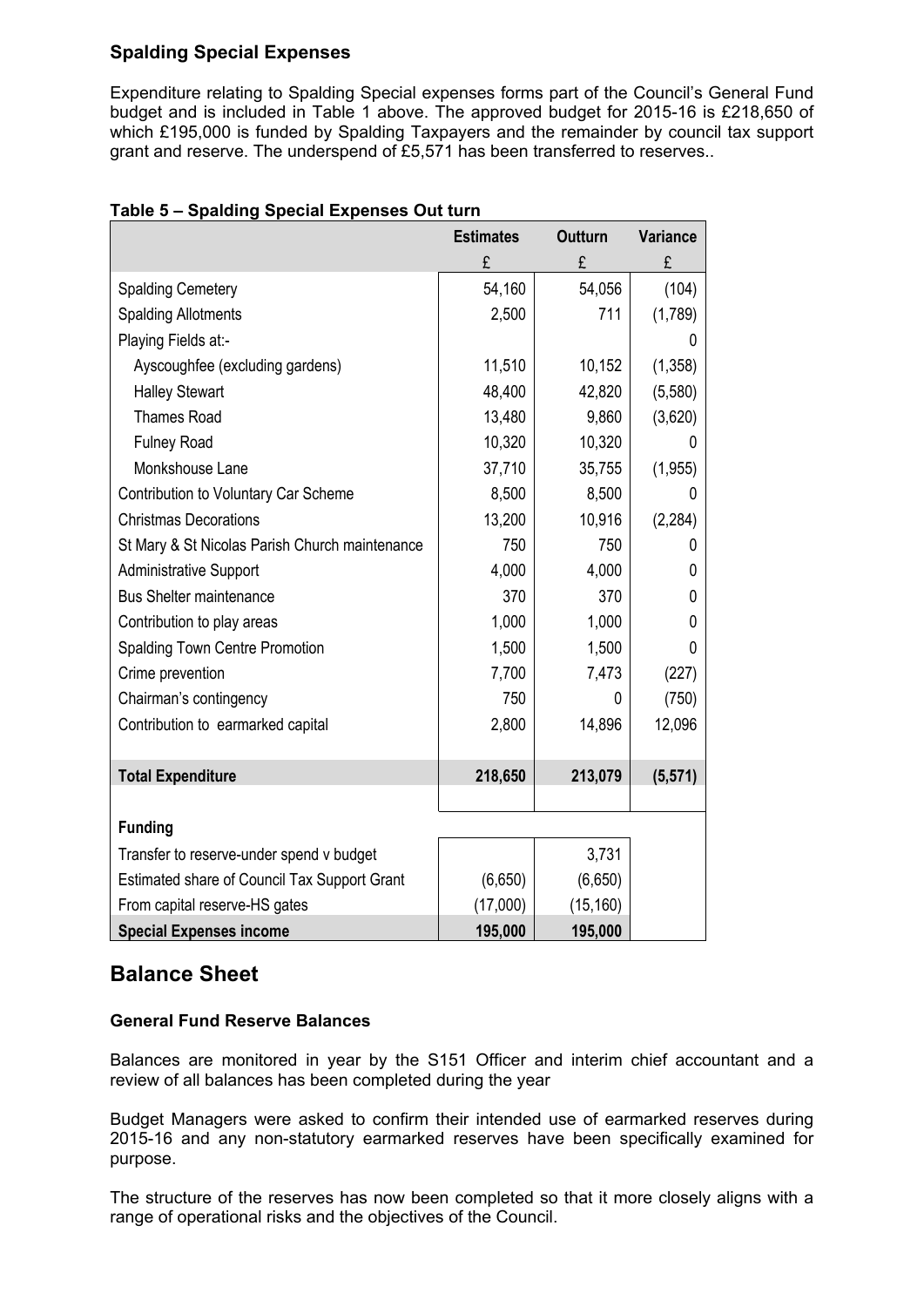#### **Table 6 - Reserve movements**

|                                             | <b>Balance</b><br>31st March<br>2015 | <b>Contributions</b> | <b>Expenditure</b> | <b>Transfers</b> | <b>Balance</b><br>31st March<br>2016 | Change<br>from<br>previous<br>forecast |
|---------------------------------------------|--------------------------------------|----------------------|--------------------|------------------|--------------------------------------|----------------------------------------|
| <b>Council Tax</b>                          | (4,480,129)                          | (1,502,836)          | 1,382,711          | 1,896,025        | (2,704,228)                          | (358, 877)                             |
| <b>GF</b> Insurance                         | (256, 767)                           | 0                    | 36,767             | 0                | (220,000)                            |                                        |
| Transformation                              | (1,818,940)                          | (102, 895)           | 882,623            | 66,441           | (972, 770)                           | 43,293                                 |
| Repair & Renewal                            | (200, 924)                           | (202, 441)           | 164,855            | 0                | (238, 511)                           | (89, 487)                              |
| Investment and<br>Growth                    | 0                                    |                      | 411,060            | (3,716,230)      | (3,305,170)                          | (5,000)                                |
| <b>Planning Reserve</b>                     | (366, 872)                           | 0                    | 236,872            | 130,000          | 0                                    | $\bf{0}$                               |
| Section 106                                 | (40,080)                             | 0                    | 0                  | 40,080           | 0                                    | 0                                      |
| <b>Spalding Special</b><br><b>Exps</b>      | (153, 823)                           | 0                    | 0                  | 153,823          | $\bf{0}$                             | $\bf{0}$                               |
| Property<br>Acquisition                     | (1,000,000)                          | 0                    | 0                  | 1,000,000        | 0                                    | 0                                      |
| Affordable Housing                          | (118,000)                            | $\overline{0}$       | $\Omega$           | 118,000          | $\bf{0}$                             | 0                                      |
| <b>Capital Reserve</b>                      | (761, 708)                           | (110,000)            | 607,000            | 264,708          | $\bf{0}$                             | $\bf{0}$                               |
| Climate Change                              | (47, 154)                            | 0                    | 0                  | 47,154           | $\bf{0}$                             | $\mathbf{0}$                           |
| Community<br>Cohesion                       | (19, 189)                            | 0                    | 19,189             | 0                | 0                                    | $\bf{0}$                               |
| Emergency<br>Planning                       | (10,000)                             | 0                    | 10,000             | 0                | 0                                    | 0                                      |
| <b>Total GF Specific</b><br><b>Reserves</b> | (9, 273, 585)                        | (1,918,172)          | 3,751,077          | 0                | (7, 440, 679)                        | (410, 072)                             |

The increase in General Fund reserves is analysed in Table 7 below

#### **Table 7- Earmarked Reserves Variances to Quarter 3 forecast**

| Increased funds assigned to Capital Financing             | 190,675   |
|-----------------------------------------------------------|-----------|
| Lower Repairs costs from R & R reserve                    | 89,487    |
| Revenue grant commitments                                 | 85,200    |
| Members budget                                            | 44,856    |
| Additional in year savings                                | 45,720    |
| iTrent installation (funded from Transformation)          | (43, 293) |
| Additional cost of Haley Stewart gates (Spalding Special) | (2,573)   |
| <b>Change in Earmarked reserves</b>                       | £410,072  |
| General Fund Reserve - Additional income                  | £46,000   |
|                                                           | £456,072  |

The increase of funds assigned to Capital Financing will be used to reduce revenue funding in 2016/17 or working capital for invest to save projects whenever they are approved.

Project costs and programme for iTrent are in progress to allow 2016/17 monitoring. Status of ELDC involvement in the project is currently unknown but a contribution is being sought to enable them to utilise the system.

#### **HRA Reserve Balances**

The HRA General reserve can be used for revenue or capital purposes and the Major Repairs Reserve can be used for capital purposes including repayment of debt.

The out turn position shows an overall improvement of £200k which reflects reduced expenditure on the capital programme.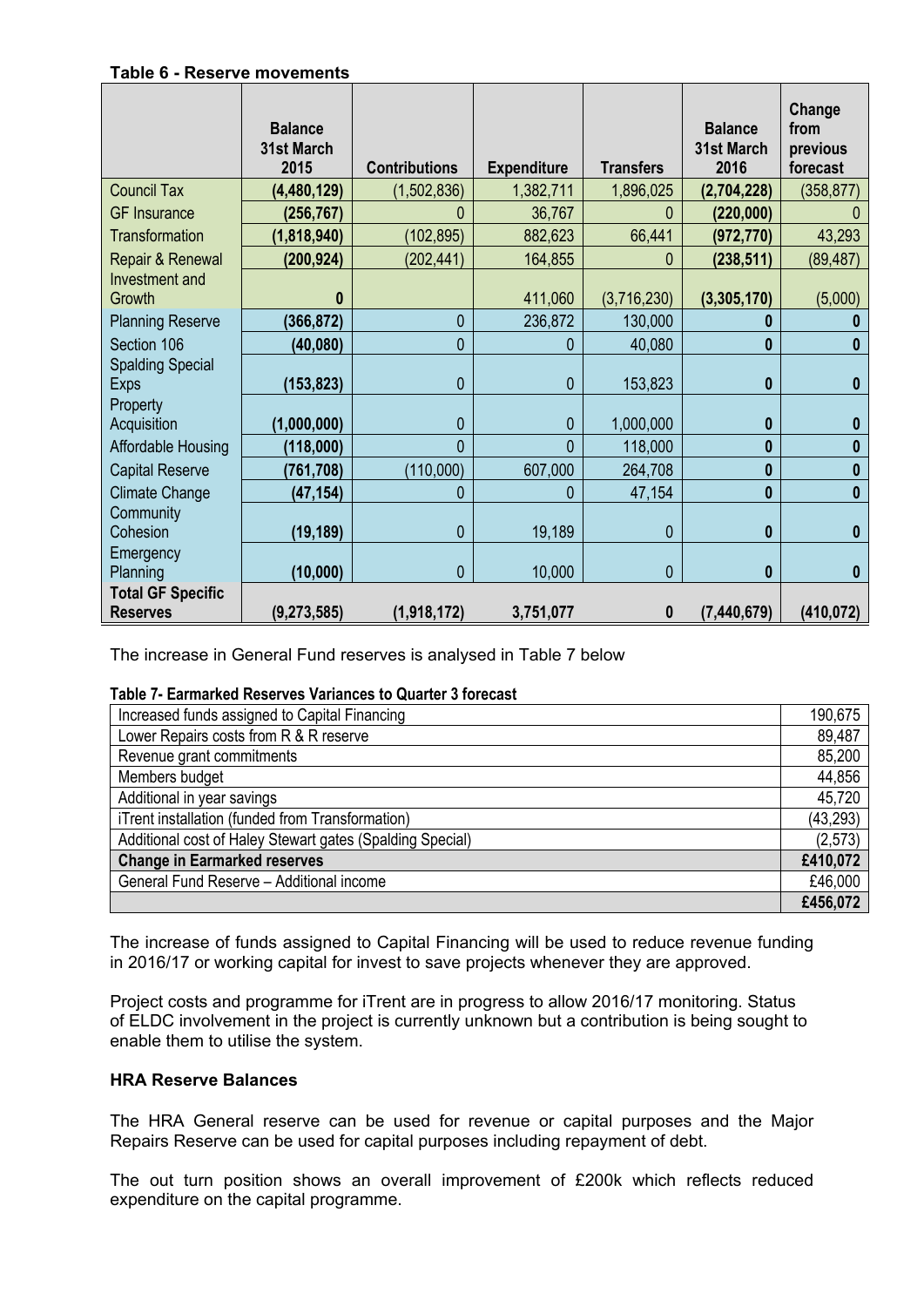As part of an overall Treasury management review the Capital Financing Requirement of the HRA will be examined in 2016/17 together with available borrowing capacity to determine the limit of borrowing available which could potentially be used to support an increase in the Affordable Housing programme in the future.

#### **Table 8: Projection of Reserve Balances**

| <b>Housing Revenue Account Reserves</b>             | <b>Total</b><br>£000's |
|-----------------------------------------------------|------------------------|
|                                                     |                        |
| <b>Cumulative Working Balance</b>                   | 8,968                  |
| Budget 2015-16                                      | (147)                  |
| Rollover of capital programme from 2014-15 approved | (244)                  |
|                                                     |                        |
| Forecast outturn variance                           | 391                    |
| Forecast balance on the HRA at 31.3.16              | 8,968                  |
| <b>Insurance Reserve</b>                            | 200                    |
| Major Repairs Reserve                               | 2,609                  |
| Total HRA reserves at 31.3.16                       | 11,777                 |

The Major repairs balance has been provisionally assigned to the Affordable Housing programme and recommendations for it to be used to acquire units as they become available are to be submitted in the New Year. As an example there is a potential site in Holbeach which is available off plan which could deliver 25-35 additional dwellings.

#### **Total Resources**

Reserves are reported on a core statement to the annual statement of accounts, **Movement in reserves Statement** which includes £25.6m of usable reserves of the council including Balances in the HRA. Future reports will include movements in the reserves analysed in Table 9 on a quarterly basis.

|                              | <b>Balance</b><br>31st March<br>2015 | <b>Movement</b> | <b>Balance</b><br>31st March<br>2016 |
|------------------------------|--------------------------------------|-----------------|--------------------------------------|
|                              | £000's                               | £000's          | £000's                               |
| <b>GF</b> Balance            | 2,055                                | 46              | 2,101                                |
| Earmarked - Table 6 above    | 9,274                                | (1, 833)        | 7,441                                |
| HRA Balance -Table 7 above   | 9,168                                | 2,609           | 11,777                               |
| <b>Capital Receipts</b>      | 1,907                                | 672             | 2,579                                |
| <b>Capital Grants</b>        | 1,522                                | 166             | 1,688                                |
| <b>Total Usable Reserves</b> | 23,926                               | 1,660           | 25,586                               |

#### **Table 9 – Council reserves**

Capital receipts can be used for any capital purpose which will include certain transformation activities from 1<sup>st</sup> April 2016 under newly introduced flexible financing arrangements as part of our four year government settlement.

Capital Grants are specific to projects including items such as Developer contributions (Section 106 obligations) Travellers sites, Grants for Growth, Disabled Facilities Grants and Private Sector, Decent Homes, loans.

The Grants for Growth in South Holland was delivered under Resource for Growth and a dispute with the auditors has arisen. They are querying the funding of new vehicles, in South Holland and several local authorities across England. Based on the Grant conditions maximum exposure for the council is £130,000 and this has been retained in the Capital grants unapplied account to cover any repayment demand that may be received following finalisation of the Audit report. The overall position is currently unclear as local guidance from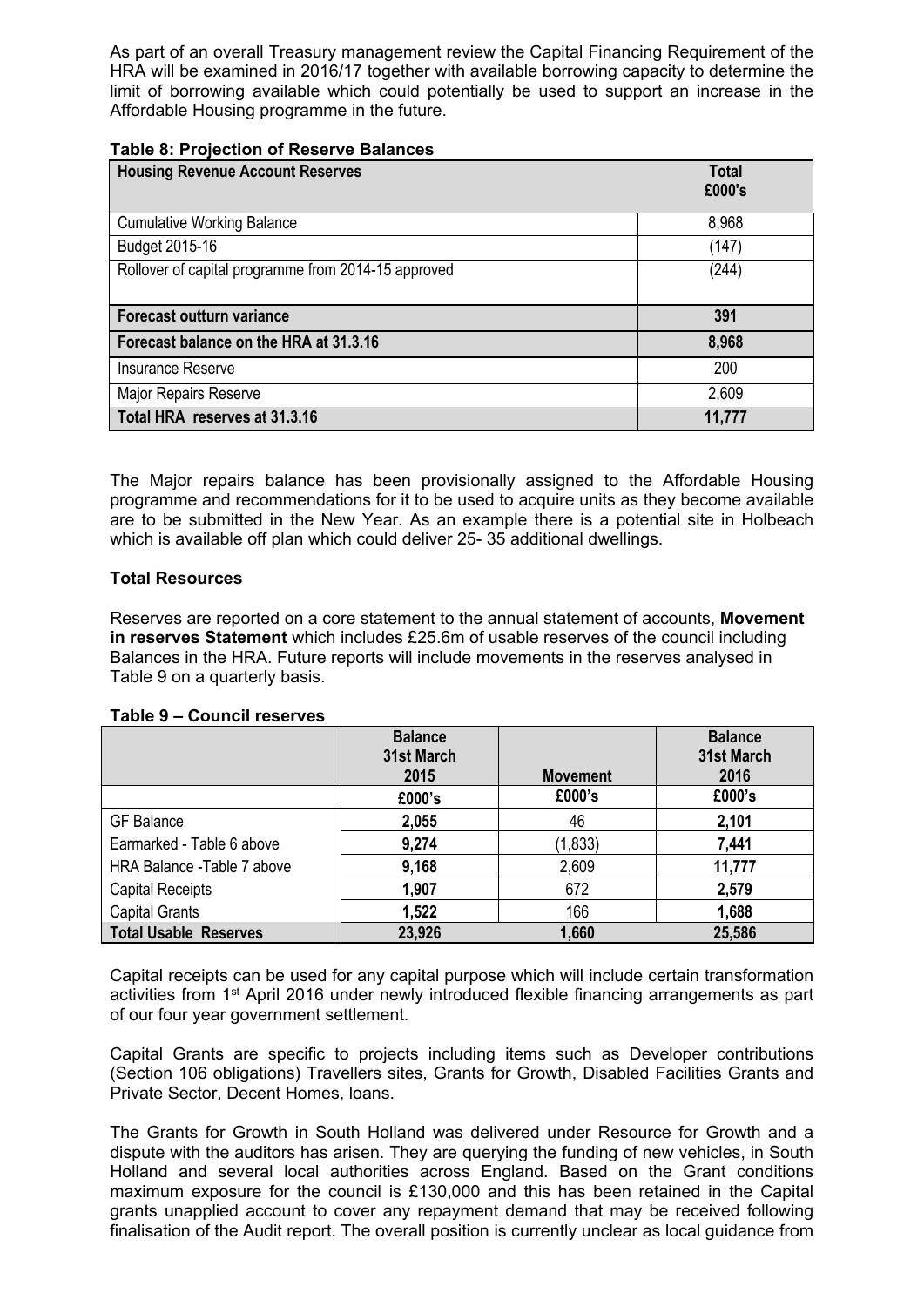DCLG appeared to suggest this expenditure would be classified as authorised but this is a direct contradiction of the Grant conditions. Local guidance has previously been used by Auditors when assessing claims.

In addition the Statement of accounts also identifies total resources used in the provision of services and a comparison to 2014/15 is included in Table 10 for information.

#### **Table 10: Total Resources**

|                                           | 2014/15 | 2015/16  | <b>Variance</b> |
|-------------------------------------------|---------|----------|-----------------|
| <b>Strategy &amp; Governance</b>          | 1,699   | 1,802    | 103             |
| Commercialisation                         | 2,440   | 2,906    | 466             |
| Place                                     | 5,486   | 5,666    | 180             |
| <b>Resource Allocation Total</b>          | 9,625   | 10,374   | 749             |
| Items not included in resource allocation | (98)    | (171)    | (73)            |
| precept and levies                        | 2,846   | 2,926    | 80              |
| capital expenditure                       | 422     | 1,089    | 667             |
| Statutory accounting adjustments          | (743)   | 445      | 1,188           |
| To and from reserves                      | 1,391   | (1, 833) | (3,224)         |
| Additional financing                      | (404)   | (469)    | (65)            |
| <b>Total</b>                              | 13,039  | 12,361   | (678)           |

This Table is not reported during the year as it has a mix of funding sources which are derived on a different basis to the annual budget. However a management version will be introduced as part of the quarterly Financial Forecast report in 2016/17.

#### **Council Tax Collection**

At the end of March 2016, the collection rate for council tax was 98.05% against a collectable debit of £39.1m

#### **Table 11 - Annual Collection**

|         | January     | February    | <b>March</b> |  |
|---------|-------------|-------------|--------------|--|
| Year    | % Collected | % Collected | % Collected  |  |
| 2015-16 | 94.94%      | 96.84%      | 98.05%       |  |
| 2014-15 | 95.11%      | 96.74%      | 97.86%       |  |

#### **Business Rates Collection**

At the end of March 2016 the collection rate was 98.64% against a collectable debit of £27.4m.

#### **Table 12 - Annual Collection**

|         | January     | <b>March</b> |             |  |
|---------|-------------|--------------|-------------|--|
| Year    | % Collected | % Collected  | % Collected |  |
| 2015-16 | 92.93%      | 96.05%       | 98.64%      |  |
| 2014-15 | 93.13%      | 95.83%       | 98.37%      |  |

#### **Housing Rent Collection (HRA)**

At week 52 the collection rate was 99.59% against a collectable debit of £17.5m.

#### **Table 13 - Annual Collection**

| Key performance Indicator | 2014-15 | 2015-16 |  |
|---------------------------|---------|---------|--|
| % of income collected     | 99.55%  | 99.59%  |  |
| <b>Bad Debt write off</b> | £18,260 | £33,266 |  |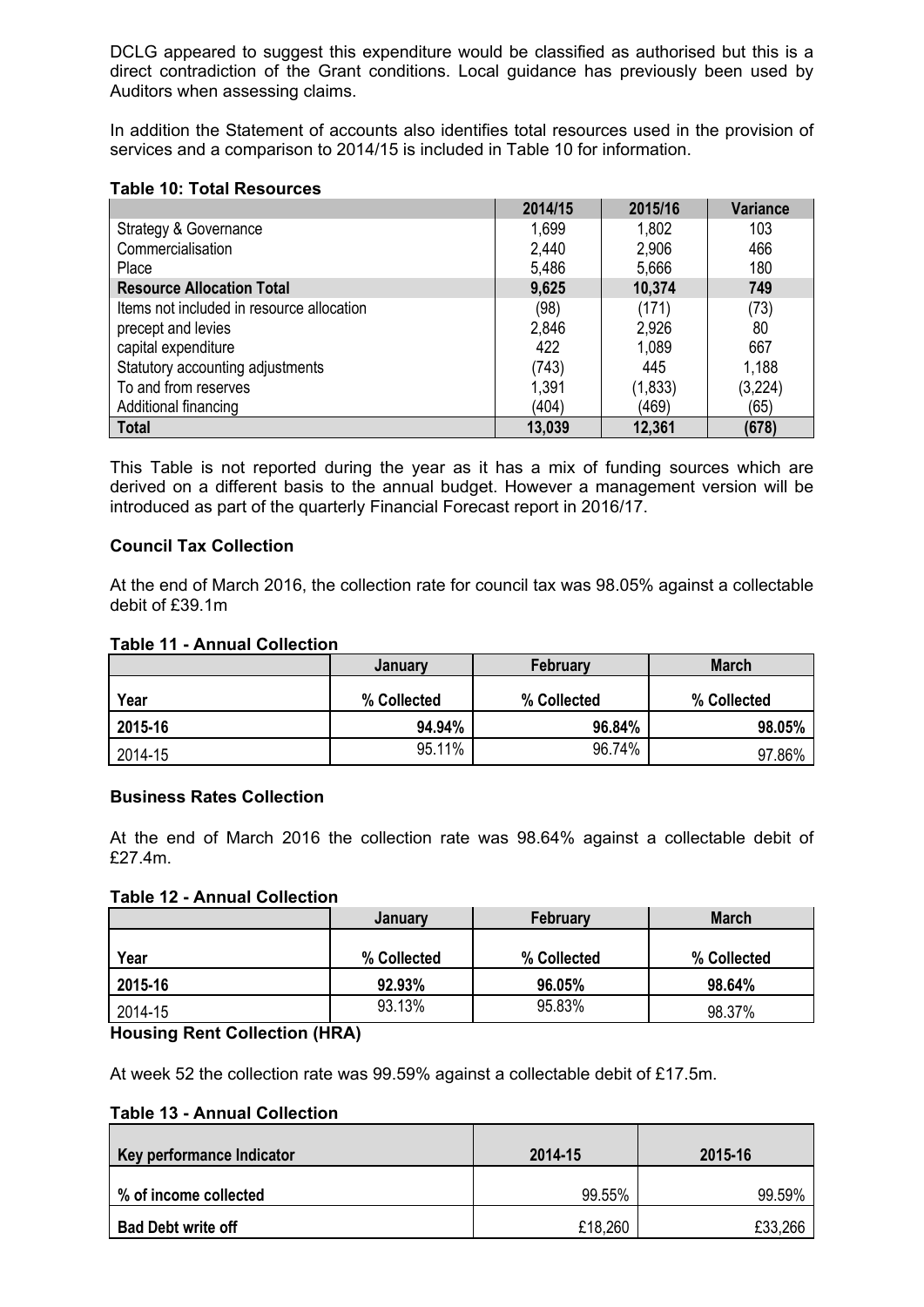All debt owing to the council was reviewed in preparation for the end of the financial year utilising standard provisioning techniques. An additional 100% collectability review has since been introduced and a separate report on findings will be issued in September 2016.

## **Capital Programme**

| <b>Activity</b>                   | <b>Approved</b><br><b>Budget</b> | <b>Slippage</b> | <b>Revised</b><br><b>Actual</b><br><b>Budget</b> |       | <b>Variance</b> |  |
|-----------------------------------|----------------------------------|-----------------|--------------------------------------------------|-------|-----------------|--|
|                                   | £000                             | £000            | £000                                             | £000  | £000            |  |
| <b>ICT</b>                        | 354                              | (305)           | 49                                               | 34    | (15)            |  |
| <b>Economic Development</b>       | 1,180                            | (36)            | 1,144                                            | 1,187 | 43              |  |
| Asset and Property                | 321                              | (28)            | 293                                              | 95    | (198)           |  |
| Growth Fund                       | 316                              |                 | 316                                              | 311   | (5)             |  |
| Housing                           | 625                              | (408)           | 217                                              | 151   | (66)            |  |
| <b>Disabled Facilities Grants</b> | 325                              | (133)           | 192                                              | 192   |                 |  |
| <b>General Fund Programme</b>     | 3,121                            | (910)           | 2,211                                            | 1,970 | (241)           |  |
|                                   |                                  |                 |                                                  |       |                 |  |
| <b>HRA Programme</b>              | 7,500                            |                 | 7,500                                            | 4,450 | (3,050)         |  |
| <b>Total</b>                      | 10,621                           | (910)           | 9,711                                            | 6,420 | (3,291)         |  |

## **Project Status**

9 General Fund Projects were completed in year at a cost of £1,027k which was £11k lower than Budget. 4 projects were in progress at the end of the year with total expenditure of £943k and an estimated cost to complete of £605k (£527k in 2016/17 & £78k in 2017/18). 4 ITC projects are due to start in 2016/17 following revisions to the project specifications in respect of Transformation with an estimated cost to complete of £305k. 8 projects were closed and £274k of funding has been made available for other future projects.

The HRA programme for the year was completed, using the revised asset management guidelines as approved by council in February 2016, at a cost of £4,450k which was £3,050k lower than budget. No projects are being carried forward to 2016 as the new programme has been compiled using revised asset management detail which identified existing potential changes to dwelling components.

## **Slippage**

Projects in progress or due to start in 2016/17 are identified in table 15 overleaf. Approval to carry forward appropriate budgets is being requested as a recommendation from Cabinet to Council.

| <b>Activity</b>                      | Project<br><b>Number</b> | Carry<br><b>Forward</b><br><b>Budget</b> | 2016/17<br><b>Expenditure</b> | 2017/18<br><b>Expenditure</b> |
|--------------------------------------|--------------------------|------------------------------------------|-------------------------------|-------------------------------|
| ICT - Digitalisation                 | 741                      | 200,000                                  | 200,000                       |                               |
| ICT - System backup upgrade          | 740                      | 30,000                                   | 30,000                        |                               |
| ICT - Network upgrades               | 743                      | 25,000                                   | 25,000                        |                               |
| ICT - Disaster recovery              | 744                      | 50,000                                   | 50,000                        |                               |
| Economic Development - Broadband     | 738                      | 36,330                                   | 36,330                        |                               |
| Asset and Property - Chamber upgrade | 70E                      | 27,875                                   | 27,875                        |                               |
| Housing - Travellers sites           | 776                      | 407,792                                  | 330,000                       | 77,792                        |
| <b>Disabled Facilities Grants</b>    | 750                      | 133,316                                  | 133,316                       |                               |
| <b>Total</b>                         |                          | 910,313                                  | 832,521                       | 77,792                        |

## **Table 15 – Carry Forward Budget**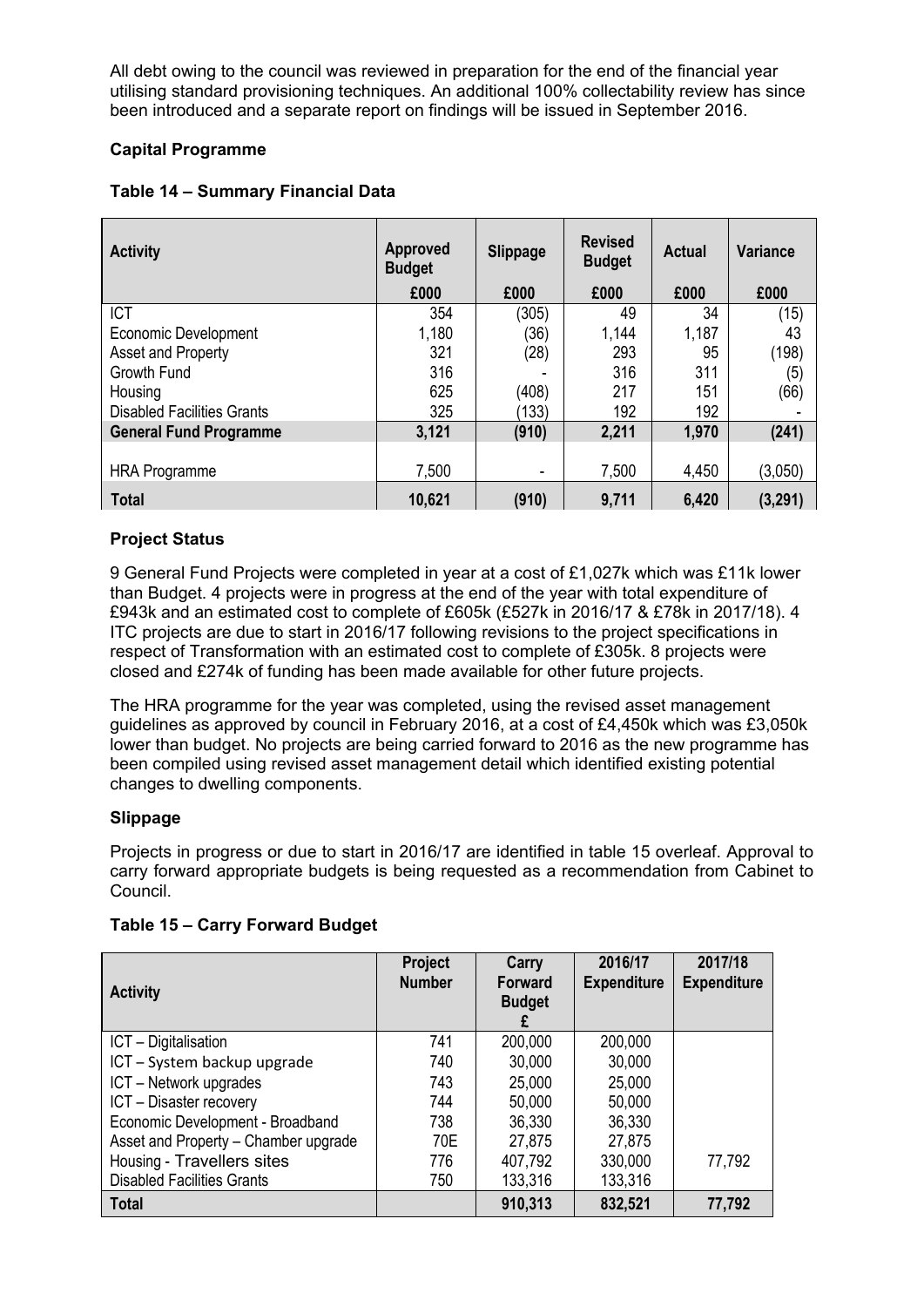| <b>Funding</b>               |         |         |                          |
|------------------------------|---------|---------|--------------------------|
| Grants                       | 541,108 | 463,316 | 77,792                   |
| <b>Capital Receipts</b>      | 305,000 | 305,000 | $\overline{\phantom{a}}$ |
| <b>Revenue Contributions</b> | 64,205  | 64,205  | -                        |
| <b>Total</b>                 | 910,313 | 832,521 | 77,792                   |

ICT projects, funded from capital receipts, are due to commence in July 2016. Project plans have been agreed and will be tracked by the programme manager and Finance as appropriate. Requirements for digitalisation are being reworked in line with latest progress on other transformation projects. Expenditure has been based on using external consultants as capability in the council is not yet available. A training programme is included in these projects to increase in house expertise and reduce dependence on external resource.

The Lincolnshire Broadband project, funded from revenue contributions, is in progress with measured installations 94% complete.

Chamber upgrades, funded from revenue contributions, in respect of microphones have been completed and Audio Visual upgrades including enhance projection equipment will be completed in the first half of 2016/17

The Spalding Travellers site project, Grant funded is in progress and forecast to be complete by July 2016. There is a temporary site to be constructed in Long Sutton and this is due to commence in April 2017 following consultation.

Disabled facilities grants are an ongoing statutory, mandatory service. This is demand lead and is funded by the Better Care fund administered by Lincolnshire County Council. Discussions are in progress with Adult social care about early intervention changes to the programme going forward. Additional funding is expected from 2017/18 to fund these activities.

#### **Project management**

All projects in the 2016/17 programme including those with a carry forward request have been reviewed by Finance, Programme & Performance management.

Project plans identifying key dates and project milestones are being reworked in line with progress and Budgets have been phased in line with current projections.

Future reports will include the information as per table 16 overleaf together with a narrative on progress towards outcomes. This narrative will also include any timing / Budget issues with recommendations on a quarterly basis.

Cabinet are asked to advise if £ 000's would be a sufficient level of detail for this report in the future.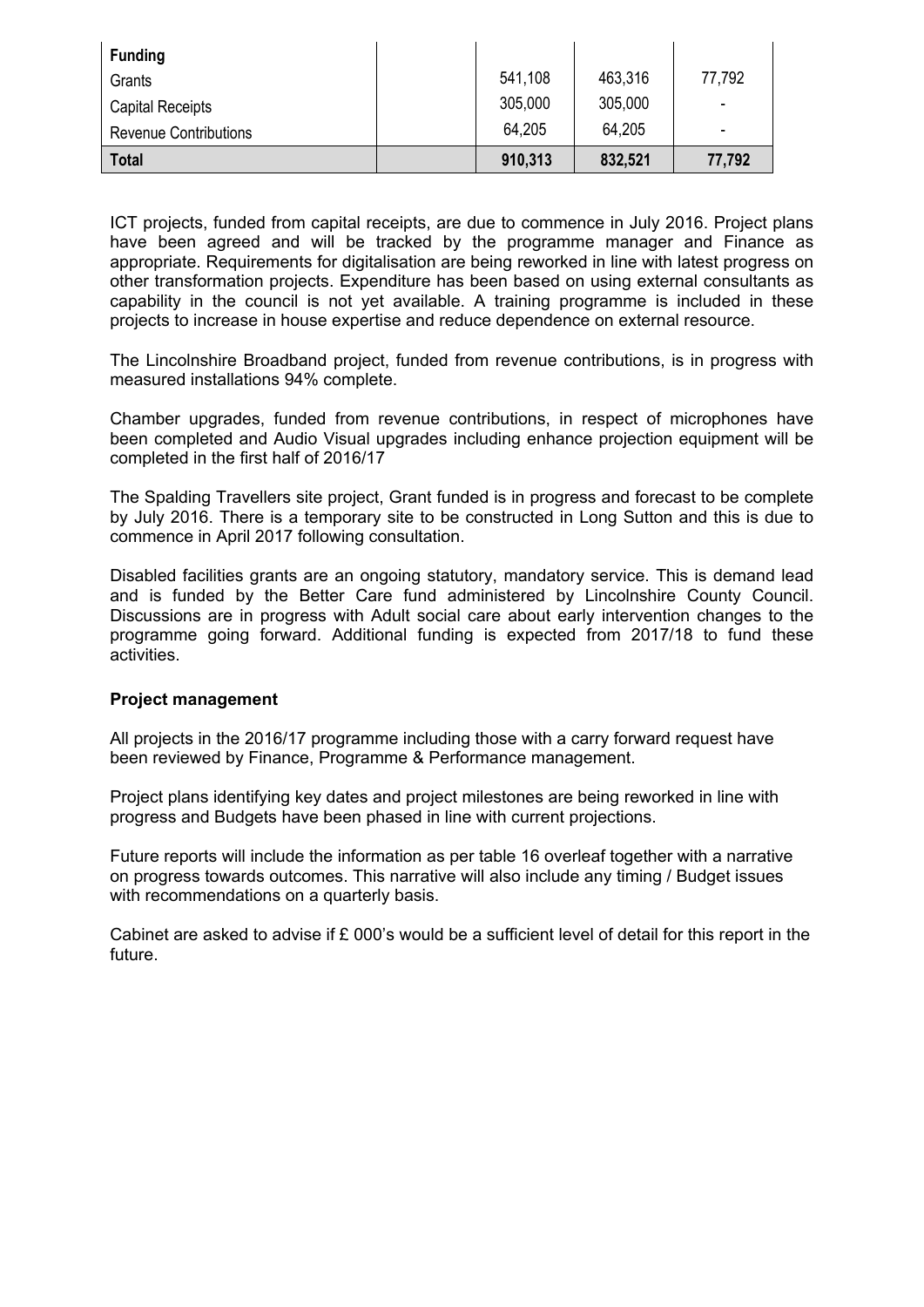|                                   |                                 |                          | South Holland District Council - Capital Programme 2015/16 |               |                 |                 |               |                     |                            |                            |
|-----------------------------------|---------------------------------|--------------------------|------------------------------------------------------------|---------------|-----------------|-----------------|---------------|---------------------|----------------------------|----------------------------|
|                                   |                                 |                          |                                                            |               |                 |                 |               |                     | <b>Spend profile</b>       |                            |
| Project                           | <b>Revised</b><br><b>Budget</b> | <b>Actual to</b><br>date | (Under<br>spend)                                           | Over<br>spend | <b>Slippage</b> | <b>Released</b> | Out turn      | 2015/16 Out<br>turn | 2016/17<br><b>Forecast</b> | 2017/18<br><b>Forecast</b> |
|                                   | £                               | £                        | £                                                          | £             | £               | £               | £             | £                   | £                          | £                          |
|                                   |                                 |                          |                                                            |               |                 |                 |               | $\mathbf{0}$        |                            |                            |
| Strategy & Governance             | 416,000                         | 76,567                   | (32,058)                                                   | 29,500        | (332, 875)      | (4,000)         | 76,567        | 76,567              | 332,875                    |                            |
| Commercialisation                 | 1,556,000                       | 1,498,063                | (19, 556)                                                  | 57,949        | (36, 330)       | (60,000)        | 1,498,063     | 1,498,063           | 36,330                     |                            |
| Place                             | 1,149,000                       | 395,657                  | (2,663)                                                    | $\mathbf 0$   | (541, 108)      | (209, 572)      | 395,657       | 395,657             | 463,316                    | 77,792                     |
| Housing Revenue Account           | 7,500,000                       | 4,449,504                | (44,093)                                                   | $\mathbf 0$   | 0               | (3,006,403)     | 4,449,504     | 4,449,504           |                            |                            |
| <b>Capital Programme</b>          | 10,621,000                      | 6,419,791                | (98, 370)                                                  | 87,449        | (910, 313)      | (3,279,975)     | 6,419,791     | 6,419,791           | 832,521                    | 77,792                     |
|                                   |                                 |                          |                                                            |               |                 |                 |               |                     |                            |                            |
| <b>Grants &amp; Contributions</b> | (1,510,000)                     | (818, 606)               | 2,663                                                      | (57, 949)     | 541,108         | 205,572         | (818, 606)    | (818, 606)          | (463, 316)                 | (77, 792)                  |
| <b>Capital Receipts</b>           | (697,000)                       | (101, 067)               | 32,058                                                     | (20,000)      | 305,000         | 278,875         | (101,067)     | (101, 067)          | (305,000)                  | 0                          |
| s106                              | 0                               | 0                        | 0                                                          | $\Omega$      | 0               | $\mathbf{0}$    | $\Omega$      | 0                   | 0                          | 0                          |
| <b>Revenue Contributions</b>      | (8,414,000)                     | (5,500,118)              | 63,649                                                     | (9,500)       | 64,205          | 2,795,528       | (5,500,118)   | (5,500,118)         | (64, 205)                  | $\Omega$                   |
| Borrowing                         | 0                               | 0                        | 0                                                          | 0             | 0               | 0               | 0             | 0                   | 0                          | $\mathbf 0$                |
| <b>Capital Financing</b>          | (10, 621, 000)                  | (6, 419, 791)            | 98,370                                                     | (87, 449)     | 910,313         | 3,279,975       | (6, 419, 791) | (6, 419, 791)       | (832, 521)                 | (77, 792)                  |